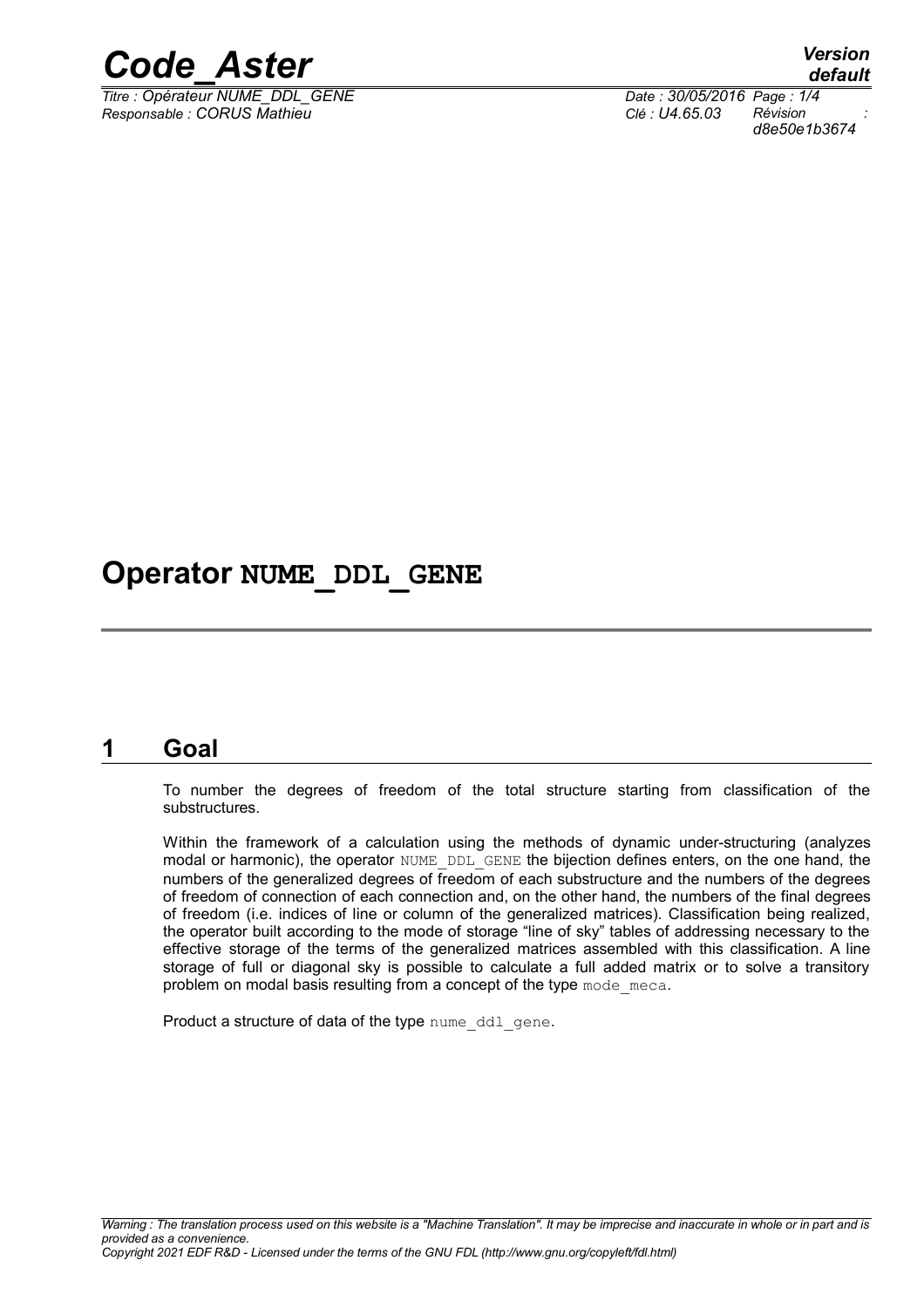# *Code\_Aster Version*

*Titre : Opérateur NUME\_DDL\_GENE Date : 30/05/2016 Page : 2/4 Responsable : CORUS Mathieu Clé : U4.65.03 Révision :*

| # If MODELE GENE: |   |             |                   |                                             |                           |
|-------------------|---|-------------|-------------------|---------------------------------------------|---------------------------|
|                   | ♦ | MODELE GENE | $\qquad \qquad =$ | mo gene,                                    | [modele gene]             |
|                   | ◊ | STORAGE     |                   | $=$ / $'$ LIGN CIEL',<br>'FULL',            | [DEFECT]                  |
|                   | ♦ | METHOD      | $=$ /             | 'CLASSICAL',<br>'ELIMINATES',<br>'INITIAL', | [DEFECT]                  |
| # If BASE:        | ♦ | BASE        |                   | base,                                       | [mode gene]<br>mode mecal |

nu\_gene [nume\_ddl\_gene]= NUME\_DDL\_GENE(

| STORAGE<br>$=$ / $'$ $'$ $\vdots$<br>'DIAG',<br>NB VECT<br>nbvect, |  | BASE | $=$ base, | [mode gene] |
|--------------------------------------------------------------------|--|------|-----------|-------------|
|                                                                    |  |      |           | [mode meca] |
|                                                                    |  |      |           | [DEFECT]    |
|                                                                    |  |      |           |             |

)

**2 Syntax**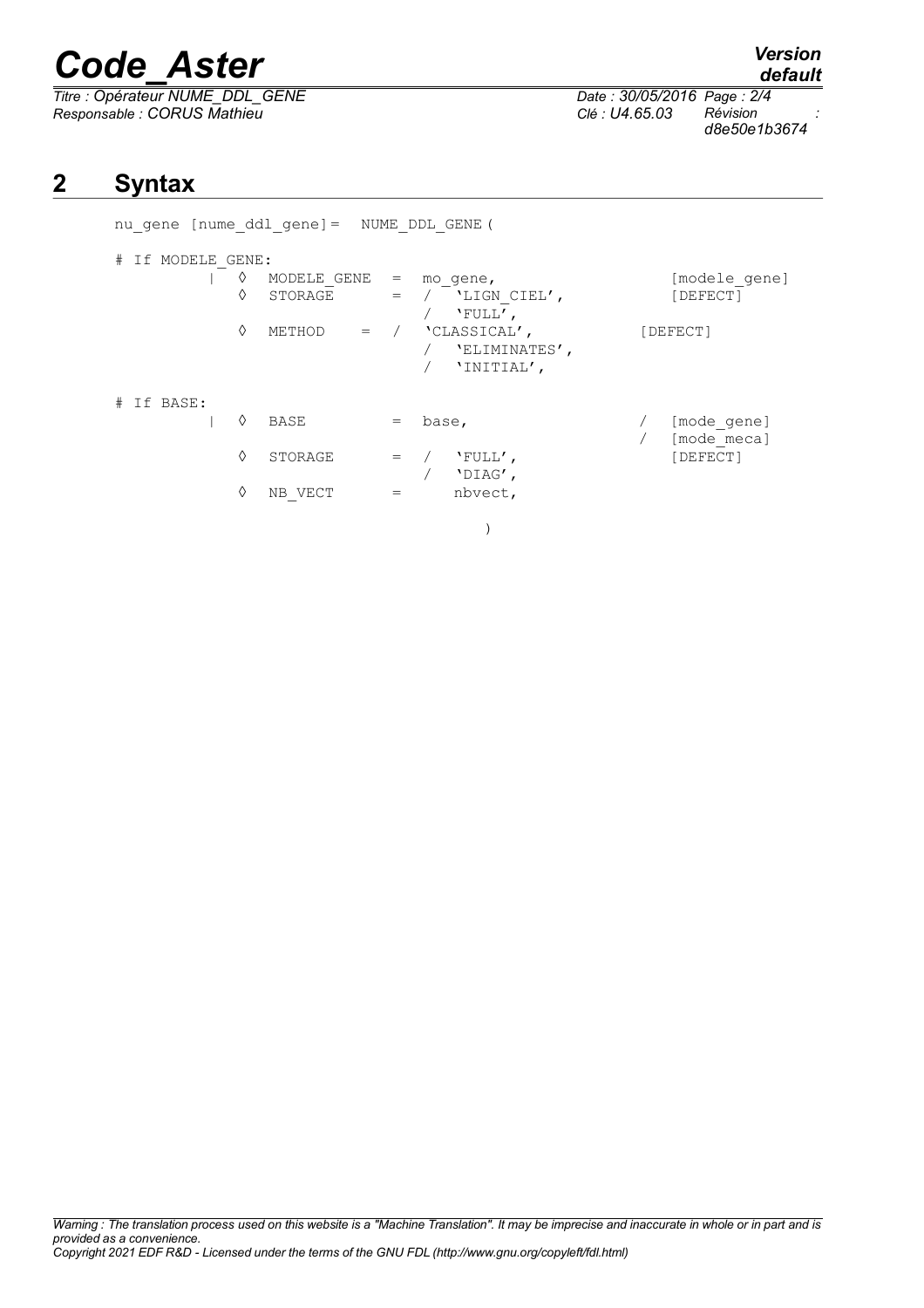### *Code\_Aster Version*

*Titre : Opérateur NUME\_DDL\_GENE Date : 30/05/2016 Page : 3/4 Responsable : CORUS Mathieu Clé : U4.65.03 Révision :*

*d8e50e1b3674*

#### **3 Operands**

#### **3.1 Operand MODELE\_GENE**

◊ MODELE\_GENE = mo\_gene

Name of the concept of the type modele gene product by the operator DEFI\_MODELE\_GENE [U4.65.02] from which classification is carried out.

#### **3.2 Operand METHOD**

- ◊ METHOD =
	- /'CLASSICAL' Built a generalized classification allowing the taking into account of the equations of connections by the method of the double multipliers of Lagrange [R4.06.02].
	- /'ELIMINATES' Built a generalized classification allowing the taking into account of the equations of connections by the method of elimination of the constraints [R4.06.02].
	- /'INITIAL' Initialize classification for the operators generalized in order to allow the construction of a classification of size controllable per python. Matrices (built with ASSE MATR GENE) and vectors (built with ASSE VECT GENE) of size adapted, but are initialized to zero.

#### **3.3 Storage of the matrices**

◊ STORAGE =

Choice of a mode of storage of the matrices which one will assemble with this classification. 3 options are available:

/'LIGN\_CIEL' storage "line of sky" per blocks, the assembled matrix will be stored block of columns per block of columns from the  $1<sup>er</sup>$  term likely to be nonnull for each column.

In the assembled matrix, a term  $A(i, j)$  is likely to be nonnull if and only if the degree of freedom *i* and the degree of freedom *j* (respectively *i*<sup>bme</sup> and *j*<sup>bme</sup> modes of the total structure) result from the same substructure or are connected by at least a degree of freedom of LAGRANGE of two substructures connected by a connection.

/'FULL' storage "line of sky" of the assembled matrices generalized per blocks, but with a full profile (one stores all the elements of the higher triangular part of the matrix). This kind of storage must be employed if one wants to calculate the generalized added matrices (mass, rigidity, damping) which are full, as all the generalized matrices to which they are added.

> For the matrices of rigidity and damping, the assembly is always done from one nume ddl gene resulting from one mode meca.